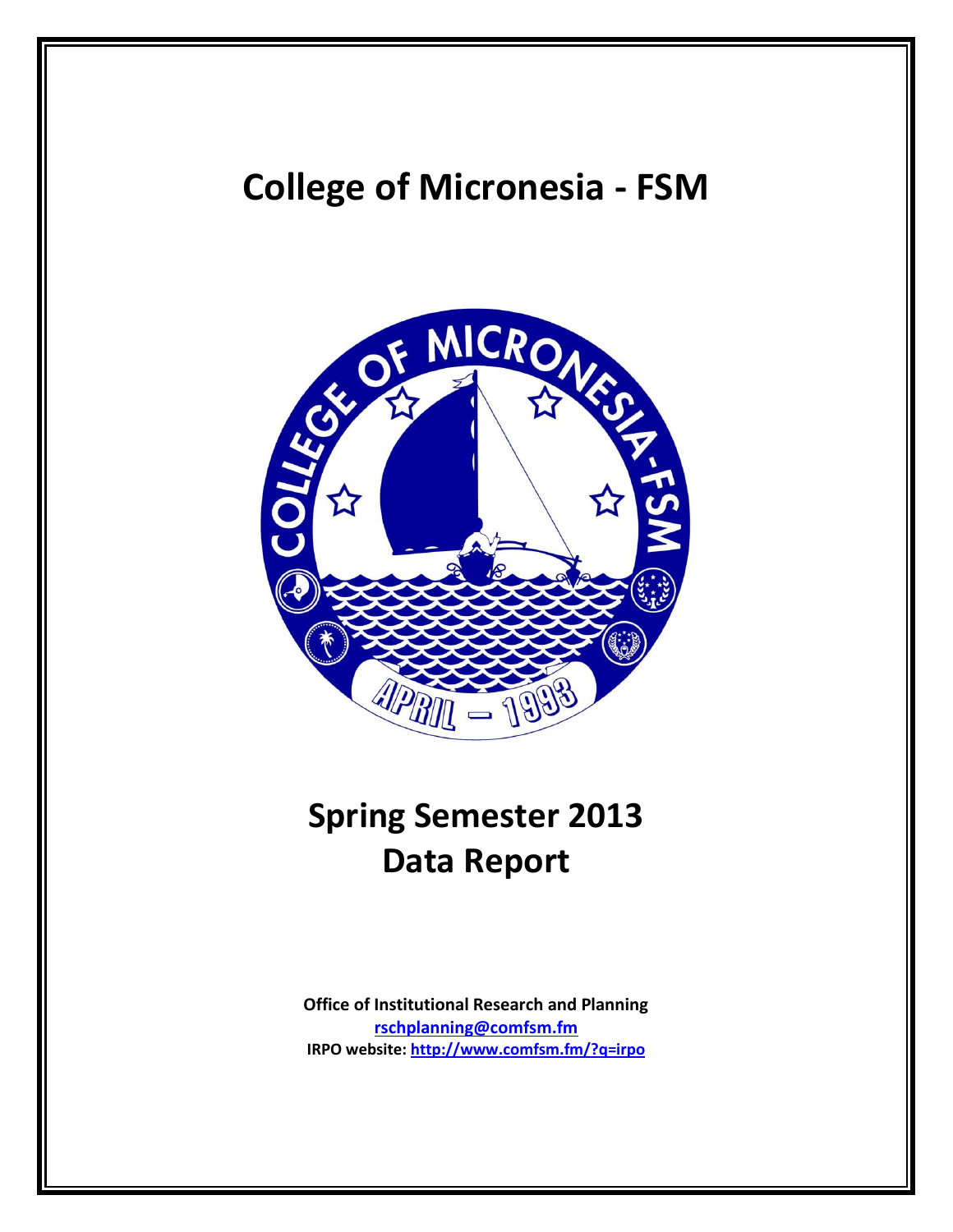## **Introduction**

This report covers Spring Semester 2013 enorllment and student achivement data. The report blends detailed spring 2013 data with four year comparions (spring 2010, 2011, 2012 and 2013) to allow trends to be seen and place the spring 2013 in perspective. For additonal information visit the Office of Instituional Research and Planning's<sup>1</sup> website at [http://www.comfsm.fm/?q=irpo.](http://www.comfsm.fm/?q=irpo) Data in this report are based on extracts from the college's Student Informaiton System (SIS).

## **Figures and Tables:**

 $\overline{\phantom{a}}$ 

| Figure 1 Enrollment information by campus, student type, degree type, gender and state of origin  2 |  |
|-----------------------------------------------------------------------------------------------------|--|
|                                                                                                     |  |
|                                                                                                     |  |
|                                                                                                     |  |
|                                                                                                     |  |
|                                                                                                     |  |
|                                                                                                     |  |
|                                                                                                     |  |
| Figure 9 Course competition for general education (selected) and percent of withdrawals5            |  |
|                                                                                                     |  |
|                                                                                                     |  |
|                                                                                                     |  |

<sup>1</sup> Jimmy Hicks, Director; William Haglelgam, Researcher; Francis Alex, Administrative Specialist; email: [rschplanning@comfsm.fm;](mailto:rschplanning@comfsm.fm) phone: (691) 320-2480 ext. 119 & 120.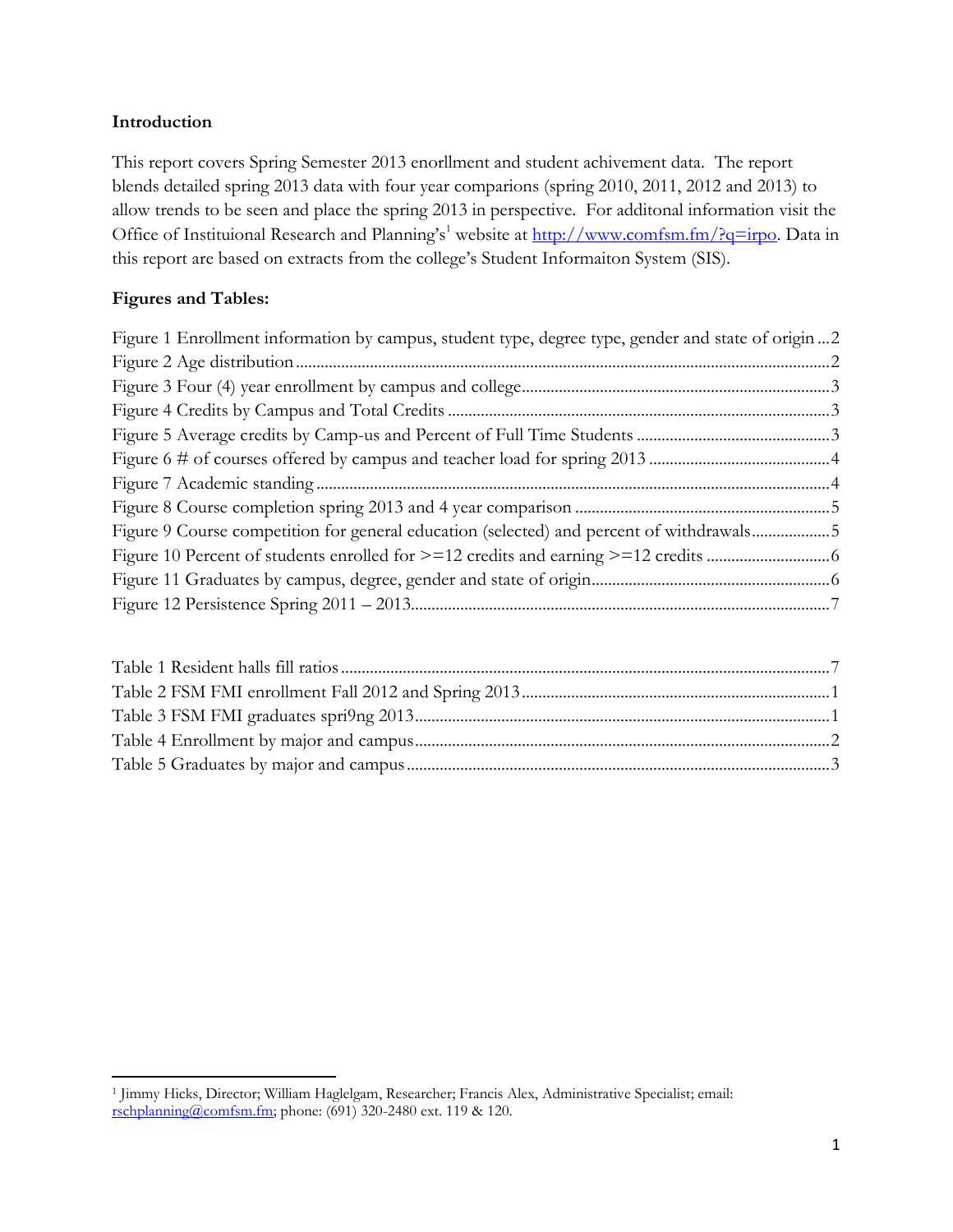

<span id="page-2-0"></span>**Figure 1 Enrollment information by campus, student type, degree type, gender and state of origin**

In figure 1 we can see [a] total enrollment of 2338 students and a Full Time Equivalence (FTE)<sup>2</sup> of 2215.9. In terms of student type [b], 91% of students are continuing with 4% new students and 5% returning<sup>3</sup> students. [c] Associate of arts and science students compose 68% of the student population followed by 28% of students who are in certificate programs. [d] 55.4% of students are Pohnpeian followed by Chuukese at 19.7%, Kosraeans at 12.5% and Yapese at 12.4%. Non Micronesian students represent less than 1% of the college population. Females represent 53.3% of the student population with males at 46.7%. Enrollment information by major and campus can be found in table 4 at the end of this report.



<span id="page-2-1"></span> $\overline{\phantom{a}}$ 

<sup>2</sup> FTE is calculated by taking total credits and dividing by 12 credits.

<sup>&</sup>lt;sup>3</sup> Returning students are those students have been out of school for over 1 year.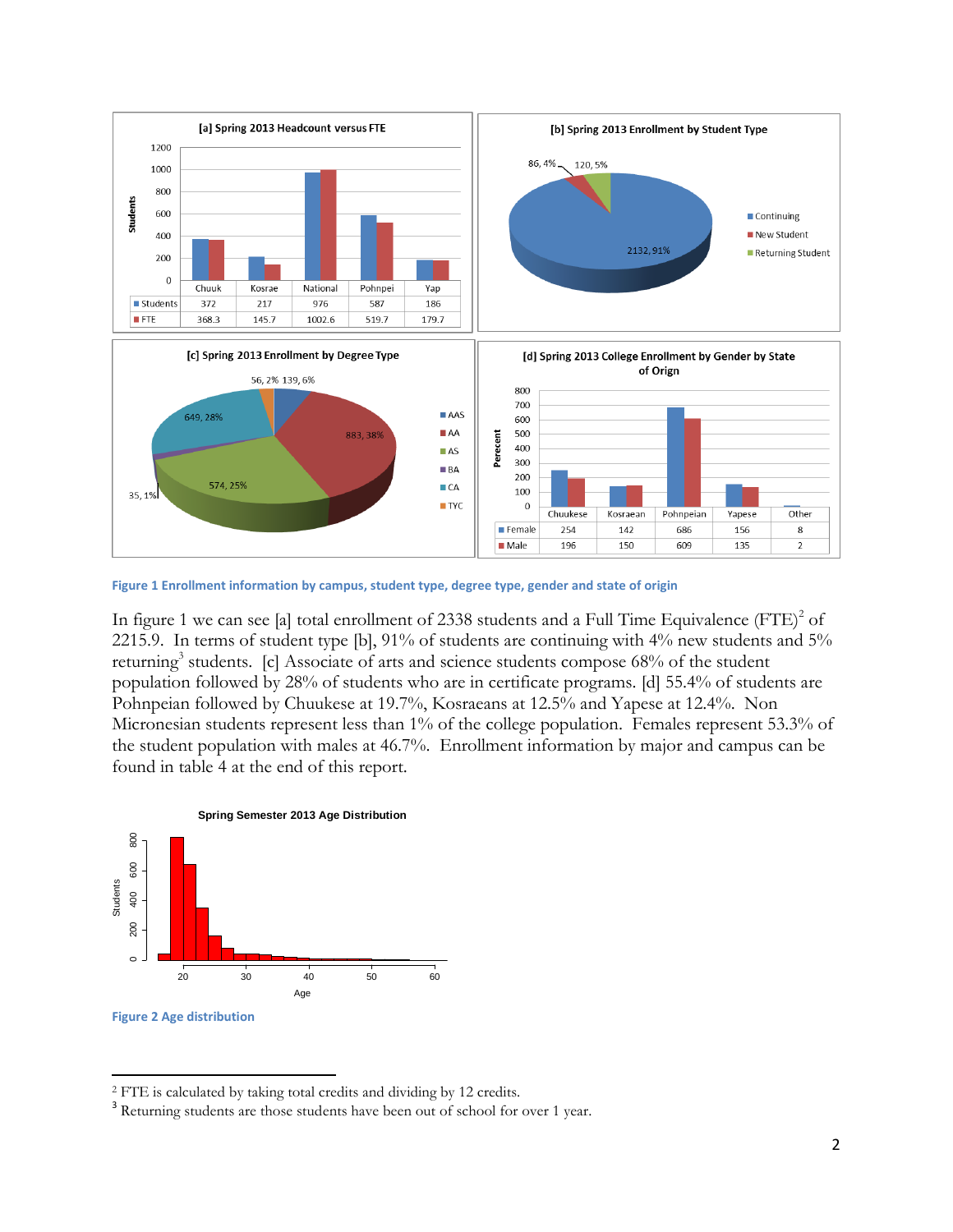With a median age of 21 and a mean age of 23, the college's student population tends to be quite young.



<span id="page-3-0"></span>**Figure 3 Four (4) year enrollment by campus and college**

In figure 3 we can see [a] enrolment at individual campuses varies over the period from spring 2010 – 2013. Overall the past four years enrollment has varied from the current low in spring 2013 enrollment of 2338 to a high enrollment in spring 2012 of 2544, FTE figures are also provided.



<span id="page-3-1"></span>**Figure 4 Credits by Campus and Total Credits**

Figure 4 [a] & [b] show credits by campus and total credits for the college. There is a drop of  $\sim$  3,000 credits from spring 2012 to spring 2013. Total credits is affected by both the headcount and the average credits taken by students.



<span id="page-3-2"></span>**Figure 5 Average credits by Camp-us and Percent of Full Time Students**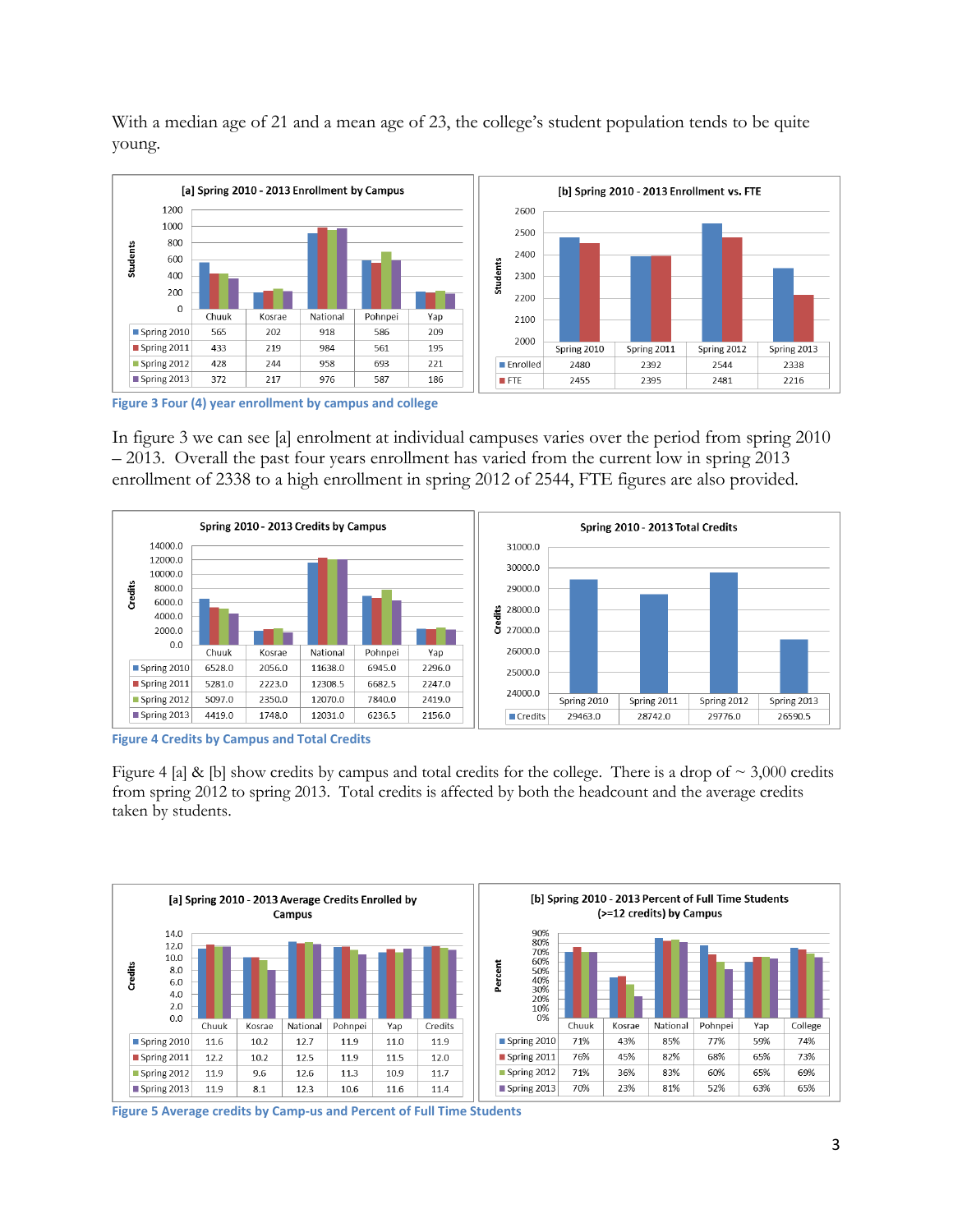Figure 5 [a] shows a decline in average credits per student from a high of 12.0 credits per student in spring 2011 to 11.4 credits per student in spring 2013. Similar impact of the reduced credits per student can be seen in [b] where the percent of full time students at the college has reduced by 9% from spring 2010 to spring 2013.



<span id="page-4-0"></span>**Figure 6 # of courses offered by campus and teacher load for spring 2013**

In spring 2013, [a] 449 coures were offered across the college. In spring 2013, [b] 135 full and part time staff taught coures. 44 instructors taught four coures, 24 instructors taught one course. 22 instructors taught five course, 21 instrucctors taught two coures, 16 instructors taught three courses, 7 instrucrtors taught six courses, and one instructor taught 7 courses.Overall the enrollment ratio<sup>4</sup> was 87.8% and average class size was 18.7 students per class.



<span id="page-4-1"></span>**Figure 7 Academic standing**

l

Figure 7 [a] shows academic standing for spring 2013 by campus. Four year trends [b] show a fairly stable percent of students in good academic standing<sup>5</sup>

<sup>4</sup> Actual enrollment/maximum possible enrollment

<sup>5</sup> Good academic standing is defined as having a GPA of 2.00 or higher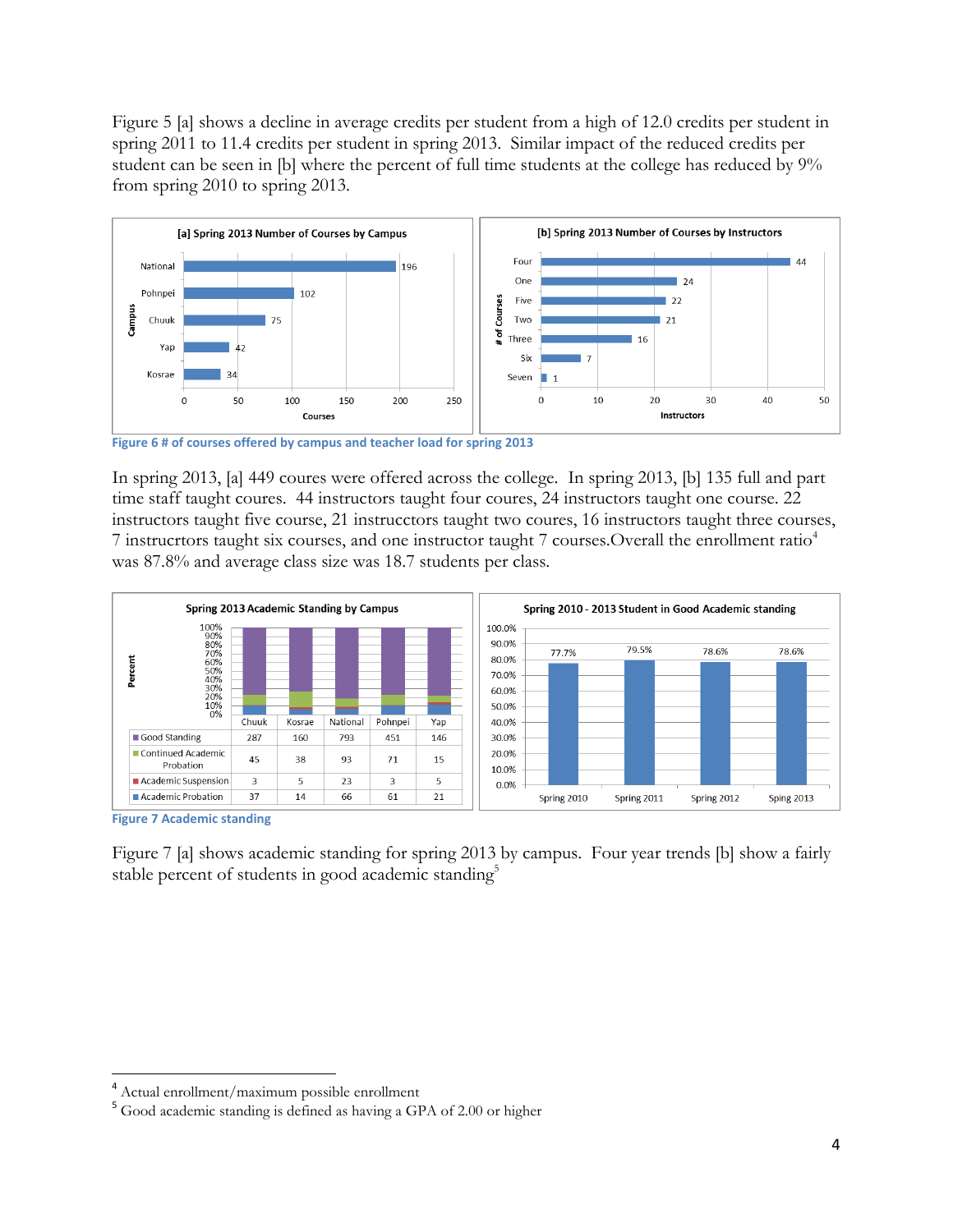

<span id="page-5-0"></span>**Figure 8 Course completion spring 2013 and 4 year comparison**

Course completion for both A,B,C or P grades and A,B,C,D or P grades is provided [a] by campus. Data is provided for both categories as the a "D" grade is listed in the college catalogue as passing, but for a number of course (such as key general education course) require a "C" grade to be considered passing. In the four year comparison [b] data we see a decline in course completion of  $\sim$ 6% from spring 2010 to spring 2013.



<span id="page-5-1"></span>**Figure 9 Course competition for general education (selected) and percent of withdrawals**

Figure 9 [a] shows courses completion rates for selected general education courses. Course completion rates for EN110, EN120A and MS100 were all 10 percentage points below the college average for spring 2013 of 62.5%. As these course are required and must be passed with a "C" grade or better, students who did not pass with a "C" will have to repeat the course. Withdrawals [b] show first a decline from spring 2009 to spring 2011, then an increase to the 12.6% level for spring 2013. Withdrawals impact students in several ways. First, a withdrawal (within the specified time) does not impact the student's GPA. Withdrawal do however, means the student will have to retake the class if it is required and extend her time to degree completion.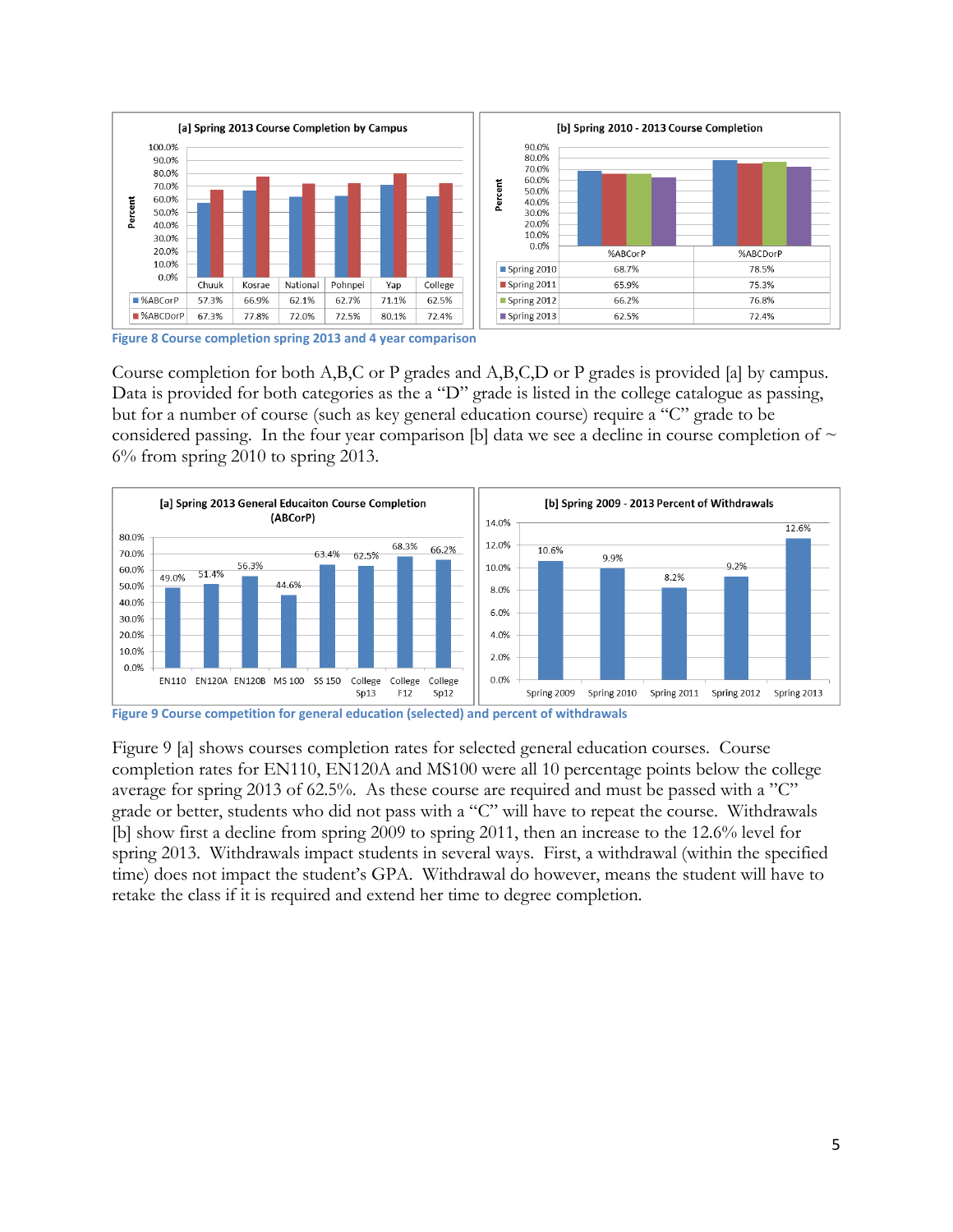

<span id="page-6-0"></span>**Figure 10 Percent of students enrolled for >=12 credits and earning >=12 credits**

In figure 10 [a] we see a comparison between the percent of students enrolled for 12 or more credits and the percent of students who actually earned 12 or more credits. Withdrawals and not passing a class both impact the decline. The four year comparison [b] shows an approximately 10% decline in students earning 12 or more credits from spring 2011 to spring 2013. Earning 12 or more credits is a good indicator to show students are making steady progress to graduation in a timely fashion.



<span id="page-6-1"></span>**Figure 11 Graduates by campus, degree, gender and state of origin**

In figure 11 we see information on spring 2013 graduates by campus, degree type, gender and state of origin. There were a total of 173 graduates at the college, plus an additional 10 graduates for the COM-FSM/UOG Bachelor of Arts program. Sixty-five percent of graduates were from Pohnpei. Table 5 provides information on graduates by major and campus.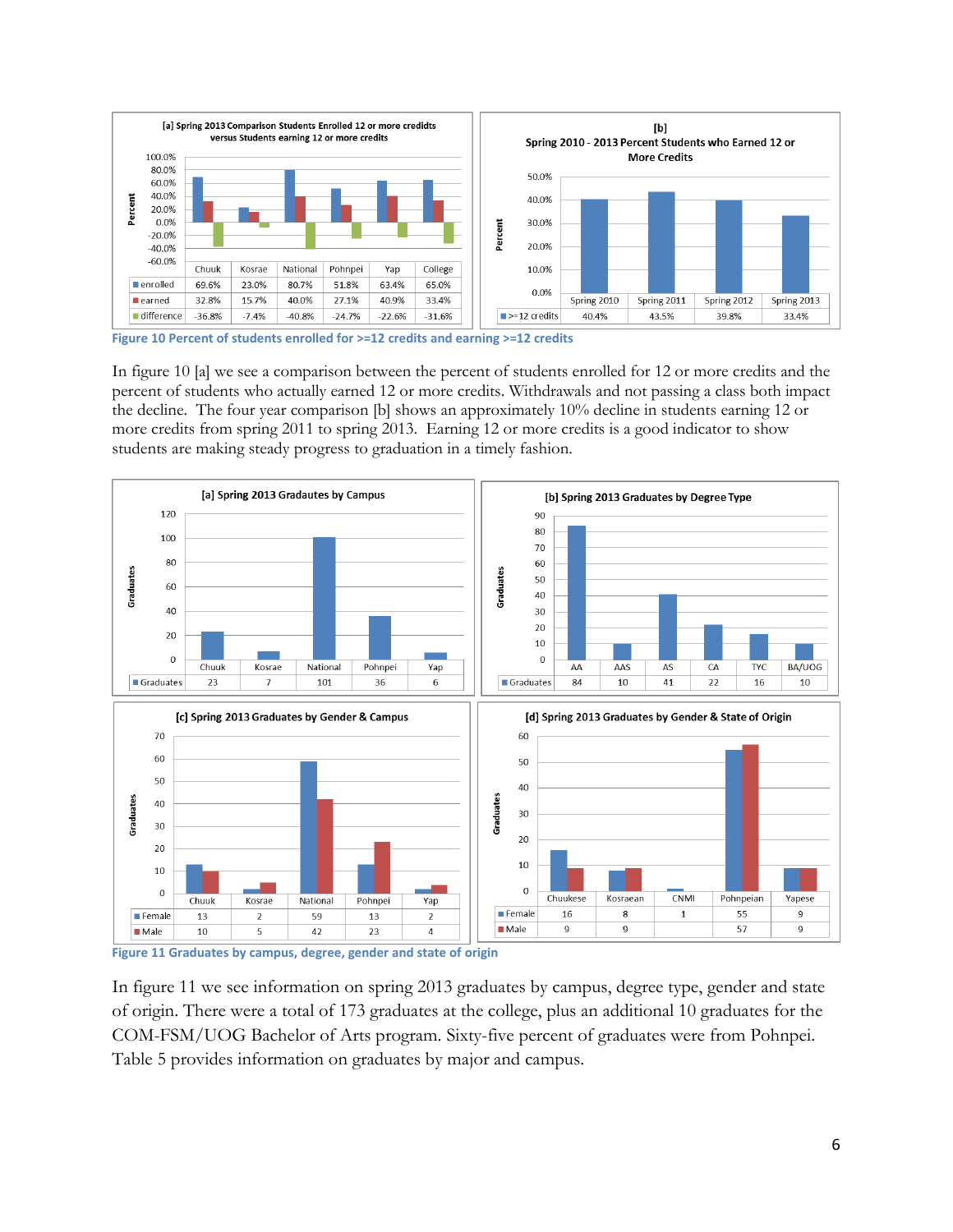

#### <span id="page-7-0"></span>**Figure 12 Persistence Spring 2011 – 2013**

Persistence<sup>6</sup> rates (new full time students in fall semester who returned to school in the spring) tend to be high with the current rate at 88% of new full time students in fall 2012 returning to school in spring 2013.

#### <span id="page-7-1"></span>**Table 1 Resident halls fill ratios**

 $\overline{\phantom{a}}$ 

|        | <b>Resident Hall Fill Ratio Spring 2013</b> |    |                    |        |       |       |                |             |                   |                   |
|--------|---------------------------------------------|----|--------------------|--------|-------|-------|----------------|-------------|-------------------|-------------------|
|        |                                             |    |                    |        |       |       | <b>Room</b>    | Rooml       | <b>Fill Ratio</b> | <b>Fill Ratio</b> |
| Gender | Chuukesel                                   |    | Kosraean Pohnpeian | Yapese | Japan | Total | Capacity       | Capacity    | x <sub>3</sub>    | x <sub>4</sub>    |
|        |                                             |    |                    |        |       |       | x <sub>3</sub> | $\times$ 41 |                   |                   |
| Female | 15                                          | 22 |                    | 30I    |       | 68    | 81             | 108         | 84.0%             | 63.0%             |
| Male   | 17                                          | 15 |                    | 32     |       | 64    | 81             | 108         | 79.0%             | 59.3%             |
| Total  | 32                                          | 37 |                    | 62     |       | 132   | 162            | 216         | 81.5%             | 61.1%             |

Table 1 provides resident hall fill ratios for room occupancy at 3 students per room and 4 students per room. The information is presented for both 3 person occupancy and 4 person occupancy. Currently 3 students are assigned to dorm rooms, but the maximum capacity is 4 persons per room.

<sup>&</sup>lt;sup>6</sup> New full time students (enrolled 12 or more credits) in fall semester who returned to school in the spring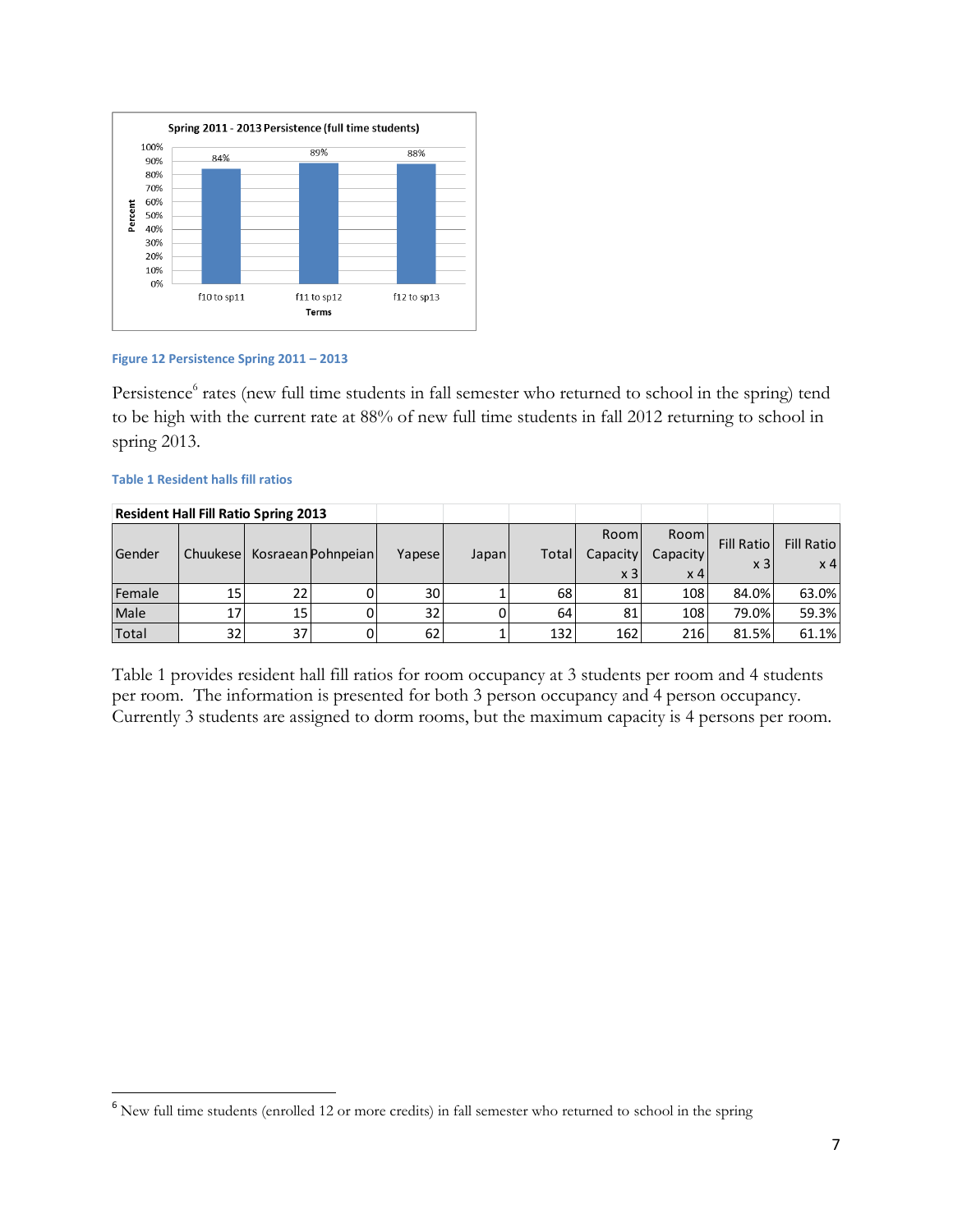## **FSM Fisheries and Maritime Institute**

Table 2 & 3 provides enrollment and graduates for the FSM Fisheries and Maritime Institute located in Yap State. The graduation ratio is  $93\%$  or 25/27 of students in the 2<sup>nd</sup> year programs of study. It might also be noted that two of the graduating class were the first females to graduate from FSM FMI.

| <b>FMI Enrollment by Major and Year</b> |                  |             |
|-----------------------------------------|------------------|-------------|
| Program/Term                            | <b>Fall 2012</b> | Spring 2013 |
| <b>Programs 1st Year Students</b>       |                  |             |
| <b>Fishing</b>                          | 13               | 12          |
| Navigation                              | 11               | 9           |
| <b>Marine Engineering</b>               | 8                | 8           |
| <b>Total 1st Year Students</b>          | 32               | 29          |
| <b>Programs 2nd Year Students</b>       |                  |             |
| Fishing                                 | 10               | 10          |
| Navigation                              | 9                | 9           |
| <b>Marine Engineering</b>               | 8                | 8           |
| <b>Total 2nd Year Students</b>          | 27               | 27          |
| <b>Total FMI Students</b>               | 59               | 56          |

### <span id="page-8-0"></span>**Table 2 FSM FMI enrollment fall 2012 and spring 2013**

#### <span id="page-8-1"></span>**Table 3 FSM FMI graduates spring 2013**

| <b>FSM FMI Graduates AY 2012/13</b>                       |           |                      |        |       |      |               |
|-----------------------------------------------------------|-----------|----------------------|--------|-------|------|---------------|
| <b>Program/State of Origin</b>                            | lChuukese | Kosraean   Pohnpeian | Yapese | Total | Male | <b>Female</b> |
| Advanced Certificate of Achievement in Fishing Technology |           |                      |        |       |      |               |
| Advanced Certificate of Achievement in Navigation         |           |                      |        |       |      |               |
| Advanced Certificate of Achievement in Marine Technology  |           |                      |        |       |      |               |
| Total FMI Graduates                                       |           |                      |        | 25    | 23   |               |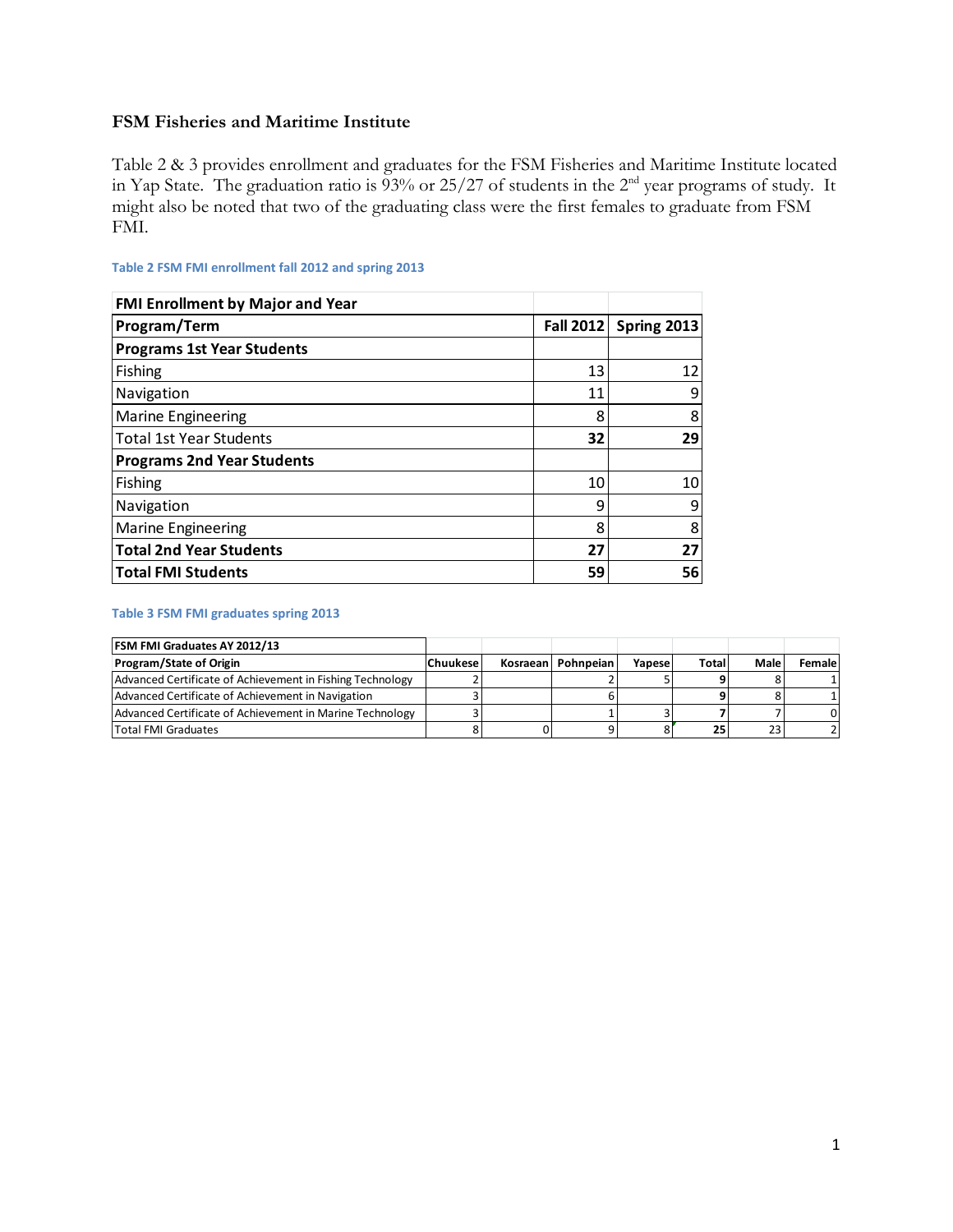## <span id="page-9-0"></span>**Table 4 Enrollment by major and campus**

| Spring 2013 Enrollment by Major, Degree and Campus |            |                |                |                |         |     |              |
|----------------------------------------------------|------------|----------------|----------------|----------------|---------|-----|--------------|
| majorDescription                                   | degree     | Chuuk          | Kosrae         | National       | Pohnpei | Yap | Students     |
| <b>Health Career Opportunities Program</b>         | AA         |                | 7              | 99             |         | 12  | 125          |
| <b>Liberal Arts</b>                                | AA         | $\overline{2}$ | 42             | 152            | 28      | 25  | 249          |
| <b>Micronesian Studies</b>                         | AA         |                | 2              | 91             | 9       | 2   | 104          |
| <b>Teacher Preparation</b>                         | AA         | 196            | 38             | 129            | 9       | 34  | 406          |
| <b>Building Technology</b>                         | AAS        |                |                |                | 25      |     | 25           |
| <b>Electronics Technology</b>                      | AAS        |                | 20             | $\mathbf{1}$   | 49      |     | 70           |
| Telecommunications                                 | AAS        |                |                |                | 44      |     | 44           |
| Ag. & Nat. Res. Management                         | AS         |                | $\mathbf{1}$   | 26             | 8       | 4   | 39           |
| Agriculture                                        | AS         |                |                | 8              |         |     | 8            |
| <b>Business Administration</b>                     | AS         | 25             | 6              | 127            | 17      | 11  | 186          |
| <b>Computer Information Systems</b>                | AS         | 1              | 1              | 141            | 11      | 19  | 173          |
| <b>Hospitality and Tourism Management</b>          | AS         |                |                | 9              | 54      | 2   | 65           |
| <b>Marine Science</b>                              | AS         |                | $\overline{2}$ | 38             | 4       | 2   | 46           |
| Nursing                                            | AS         | 1              | 8              | 22             |         |     | 31           |
| Nursing (PN)                                       | AS         |                |                | 1              |         |     | 1            |
| <b>Public Health</b>                               | AS         |                | 4              | 14             |         |     | 18           |
| Teacher Education - Elementary                     | AS         | 6              | $\overline{2}$ |                |         |     | 8            |
| <b>Elementary Education</b>                        | <b>BA</b>  |                |                | 34             |         | 1   | 35           |
| Agriculture and Food Technology                    | CA         |                | 27             |                | 79      | 23  | 129          |
| <b>Basic Public Health</b>                         | CA         | 1              | 26             | 1              |         |     | 28           |
| Bookkeeping                                        | CA         | 118            |                | $\overline{2}$ | 80      | 10  | 210          |
| <b>Building Maintenance and Repair</b>             | CA         |                |                |                | 18      |     | 18           |
| <b>Cabinet Making/Furniture Making</b>             | CA         |                |                |                | 23      |     | 23           |
| Career Education: Motor Vehicle Mechanic           | CA         |                |                |                | 15      |     | 15           |
| Carpentry                                          | CA         |                | 1              |                | 14      |     | 15           |
| <b>Construction Electricity</b>                    | CA         |                |                |                | 20      |     | 20           |
| <b>Electronic Engineering Technology</b>           | CA         |                | 21             |                | 20      | 26  | 67           |
| <b>Health Assistant Training Program</b>           | CA         |                |                |                |         | 9   | 9            |
| <b>Nursing Assistant</b>                           | CA         |                |                | $\overline{2}$ |         |     | 2            |
| Refrigerator and Air Conditioning                  | CА         |                |                |                | 23      |     | 23           |
| Secretarial Science                                | CA         | 22             |                |                | 28      | 7   | 57           |
| Teacher Preparation - Elementary                   | CA         |                |                | $\mathbf{1}$   |         |     | $\mathbf{1}$ |
| <b>Trial Counselor</b>                             | CA         |                |                | 23             |         |     | 23           |
| <b>Public Health</b>                               | <b>TYC</b> |                |                | 17             |         |     | 17           |
| Teacher Preparation - Elementary                   | <b>TYC</b> |                | 9              | 35             |         |     | 44           |
| Unclassified                                       | UC         |                |                | $\overline{2}$ |         |     | 2            |
| Undeclared                                         | UD         |                |                |                | 1       |     | $1\vert$     |
| <b>Students</b>                                    |            | 372            | 217            | 975            | 586     | 187 | 2337         |